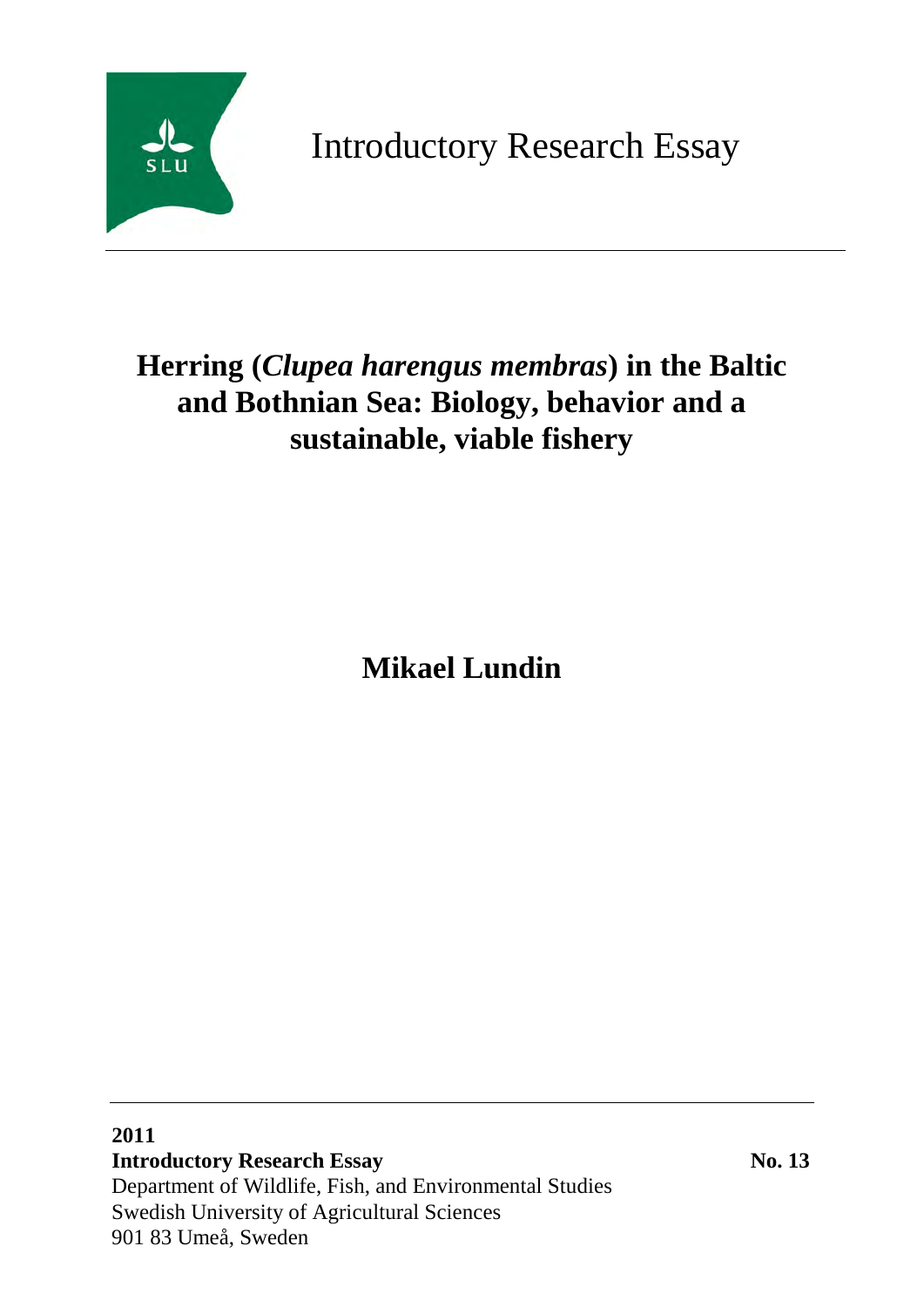# **Herring (***Clupea harengus membras***) in the Baltic and Bothnian Sea: Biology, behavior and a sustainable, viable fishery**

### **Mikael Lundin Institutionen för vilt, fisk och miljö SLU**

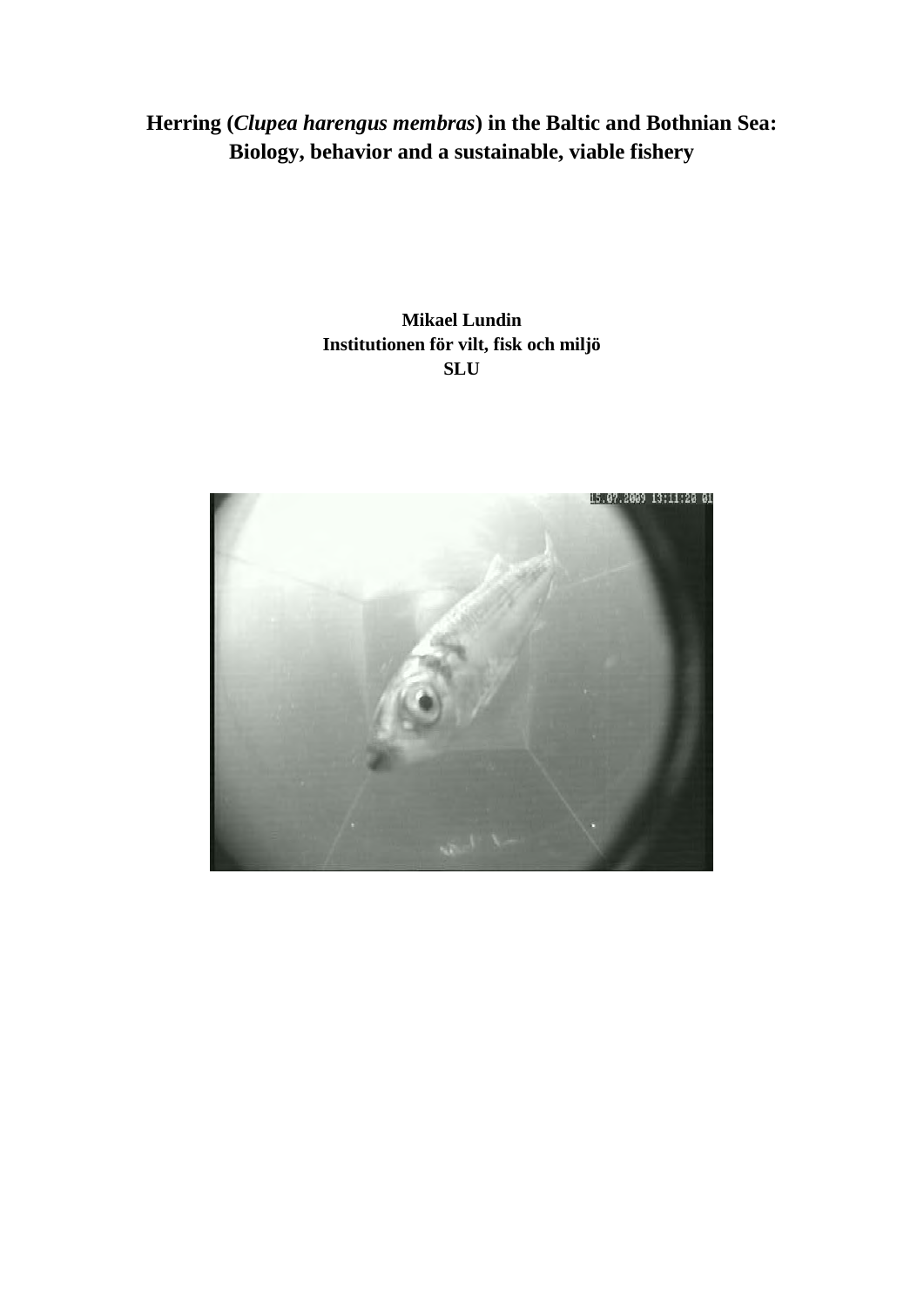### **Introduction**

The most important species for the fishery in the Baltic Sea and Gulf of Bothnia is herring *(Clupea harengus membras)*, which is a subspecies of the larger North Atlantic herring *(Clupea harengus).* Herring is probably one of the most studied fish species in the world (Blaxter et al. 1963, Aneer 1983). Most of these studies have been conducted in large tanks and only a few in their natural environment. Herring has a large impact on ecosystem function, similar to a key species, in the sense that it represents a large biomass of pelagic marine life and thus can have a major impact on the marine ecosystem (Mills et al. 1993, Power et al. 1996, Davic 2003).

Since time immemorial, coastlines along the Baltic Sea and the Gulf of Bothnia have been dominated by small fishing villages with processing facilities and commerce. The inshore fishery in Sweden has had a great economic and cultural importance to society. In recent decades, this ancient tradition has come to disappear. Fishermen retire and no young are taking over.

One of the reasons is the increased grey seal population, causing damages to gear and catch. In order to find a solution to these problems and to maintain the tradition of an inshore fishery, it requires the development of seal safe and sustainable fishing gears with optimized trapping efficiency. Achieving this goal demands research and knowledge of target fish species´ behavior.

This paper describes the biology and behavior of the Swedish commercial fishing's most valuable species, the herring. It also provides an overview of possible methods for conducting a sustainable and long-termed inshore fishery for herring in the Baltic and Bothnian Seas.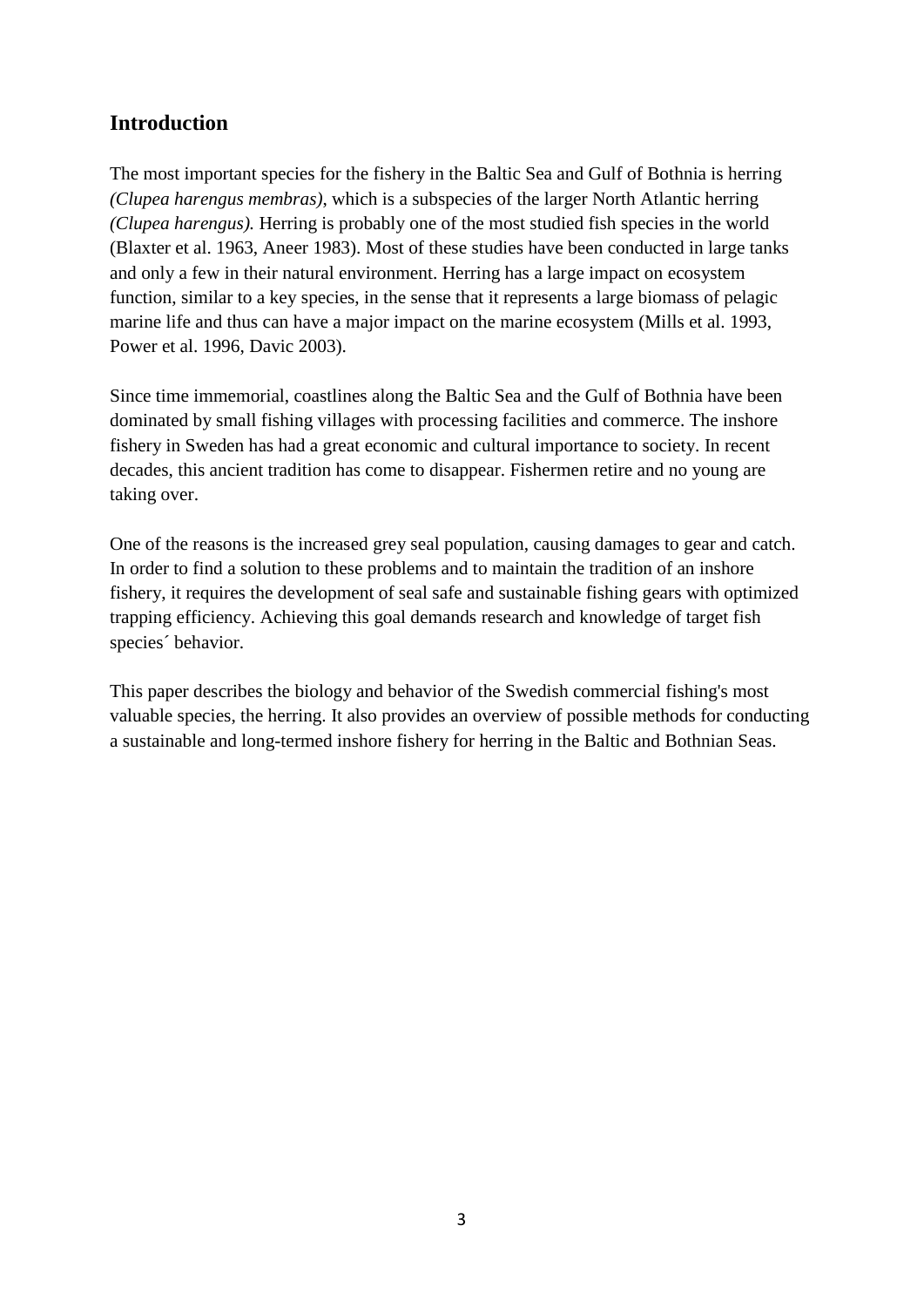### **Herring biology**

Herring migrate over large areas near the coast and offshore. It follows the plankton movements during the day, which usually means closer to the surface at night and closer to the bottom during the day. The main diet consists of small crustaceans and fish larvae. Herring can reach 25 years of age and a maximum length of 26 cm. They mature at between 2 to 4 years of age (Swedish Board of Fisheries, 2010).

### **Spawning**

In the Baltic Sea, sometime in early May, herring comes close to the coast to spawn. The spawning season goes on uninterrupted for about three months in the same area. When spawning, herring release all the gametes freely within hours, and fertilization takes place in the sea water. Herring is a communal spawner with no pairing or parental care of the offspring. Reproductive success is depending on several factors: the number and fecundity of the females and the fertilization capacity of the males; i.e. the number and viability of the sperm cells (Rajasilta, 1997). Herring appear to prefer spawning beds situated near the deepest regions of the sea area containing broad and rich vegetation zones on hard ground (Kääriä, 1997).

After spawning, herring migrates back to deeper waters further out from the coast where they are staying for the rest of the year (Rajasilta et al. 1993). Herring can spawn up to 10-15 times per lifetime (Skaret et al. 2002). The spawning school includes individuals of different ages and sizes in which individuals of similar sizes tend to swim side by side (Rajasilta et al. 1993), which gives them a hydrodynamic advantage (Pitcher et al. 1985).

### **Predation**

Herring is an important species for many predators. In the Baltic and Bothnian Sea, the most important are grey seal *(Halichoerus grypus),* cormorant *(Phalacrocorax carbo sinensis)* and cod *(Gadus morhua).* Dietary studies of grey seals have shown that 81% of the diet consists of herring (Lundström et al., 2007). Grey seals prefer larger sized herring which can affect the size-distribution in a herring stock (Östman, unpublished, 2010, cited in Lundmark, 2010 ). Studies have shown that cormorant diet locally can consist of 32% herring and thus can have a big impact on a herring stock (Boström et al., 2009).

The impact by cod is considered of importance only in the southern Baltic, where the cod population is still viable. To what extent the cod influence the herring populations is unknown. Other species which prey upon herring are salmon *(Salmo salar)*, trout *(Salmo trutta)*, pike (*Esox lucius)* and perch *(Perca fluviatilis).* The former appears to prefer European sprat (*Sprattus sprattus*) (Karlsson et al., 1999) and the predation by the latter three have decreased with declining stocks.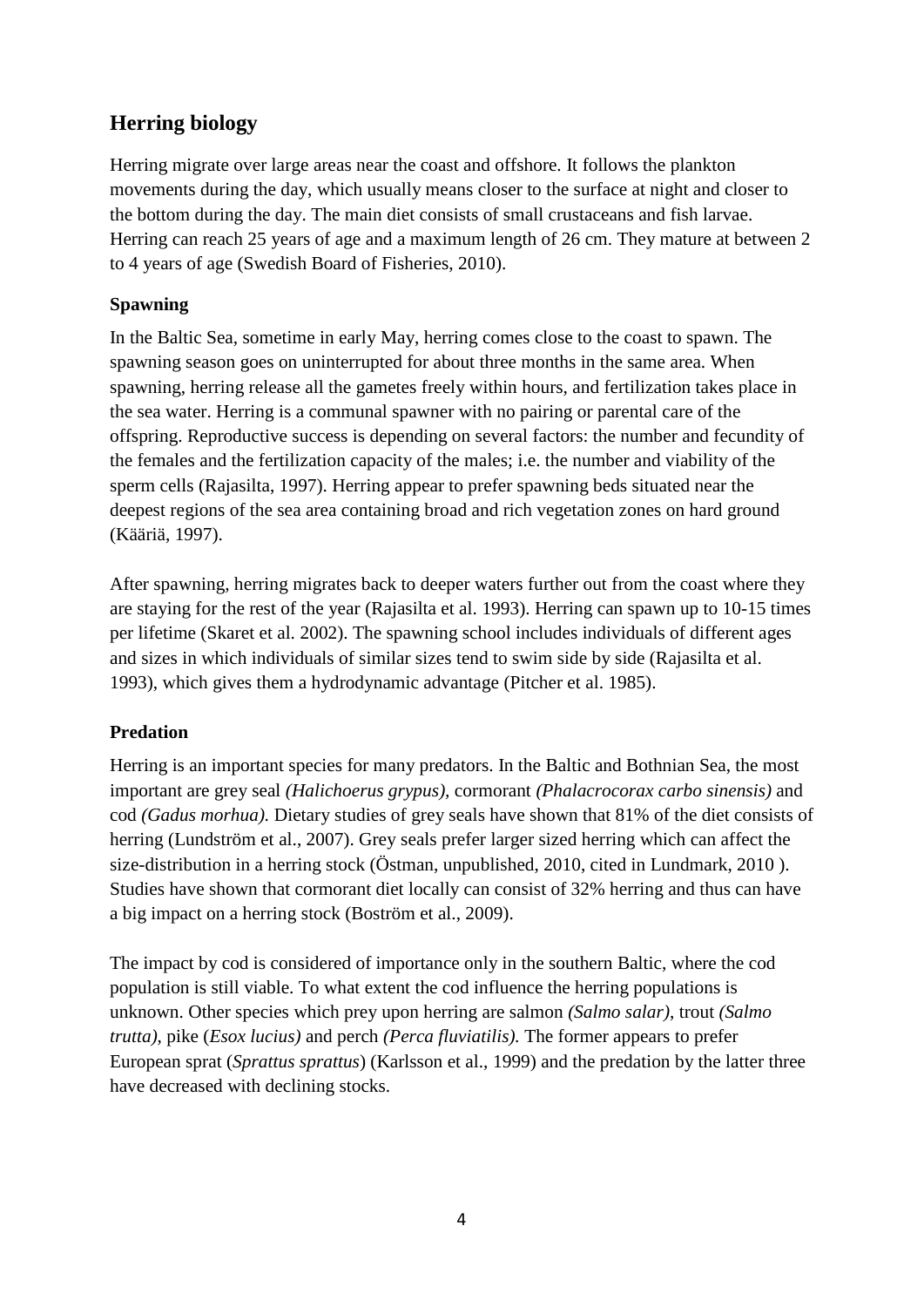#### **Schooling behavior**

The herring is a schooling species. Schooling is a phenomenon that has evolved through natural selection for thousands of years. It can be described as displaying synchronous and coordinated movement, at some point in their life history (Shaw, 1978). Schooling can be seen in over 50% of all fish species. Herring and most other schooling fish rely on their vision and lateral line system sensing for the coordination of the school. Vision is most needed for maintaining positions and angles between fish, while the lateral line is needed for receiving information about speed and direction of neighboring fish (Partridge and Pitcher, 1980)

At a first distant view on a herring school it looks like it is only one huge individual. However, when watching closer and focusing on a few individuals, one can see that individuals do have different sizes, shapes and to some extent an individual personal behavior. This individually personal behavior could for example be a continuous shifting of positions in the school (Nøttestad et al., 2004). Herring schools can contain several million individuals (Rajasilta et al. 1993), thus there is a possibility for several different personalities in these schools.

In animal communities there is often a dominance hierarchy among the group members, with a dominant leader. However, in very large communities of fish (e.g. herring), birds and social insects, these hierarchies are not so common (Camazine et al. 2001). Such communities are instead made up of a phenomenon called self-organization (Haken 1983, Camazine et al. 2001) which is a process where interacting elements of a system produce configuration and organization among themselves in such a way that higher-level patterns arise. However, an individual-based simulation study of herring has demonstrated that individuals with a determined behavior can have a greater influence on schooling behavior than more timid individuals (Huse et al. 2002).

#### **Anti-predator responses**

Predators and food are the keys for understanding fish schools (Pitcher and Parrish, 1993). A larger school with many searching companions will find food more easily than a lonely individual (Pitcher et al. 1981). Schooling behavior is also a defending mechanism against predator attacks. When attacked, individuals in the school can be protected behind other individuals and the risk for being stalked by a predator decreases.

Pacific herring (*Clupea pallasii)* respond to attacks by predators by increasing swimming speed and depth (Wilson and Dill, 2002). It is deemed sufficient that if 7% of the school discovers a possible predator it results in a behavioral response of the whole school (Huse et al., 2002). How long the effect of predator presence lasts for herring is debatable. In an experiment by Metcalfe et al. (1987), salmon (*Salmo salar*) were affected for two hours.

Herring's response to predators is surprisingly similar, independent of which predator species it is (Similä, 1997). However, in a study by Pitcher et al., (1996) on herring in the Norwegian Sea, it was discovered that herring show a remarkable adaptability to predator behavior and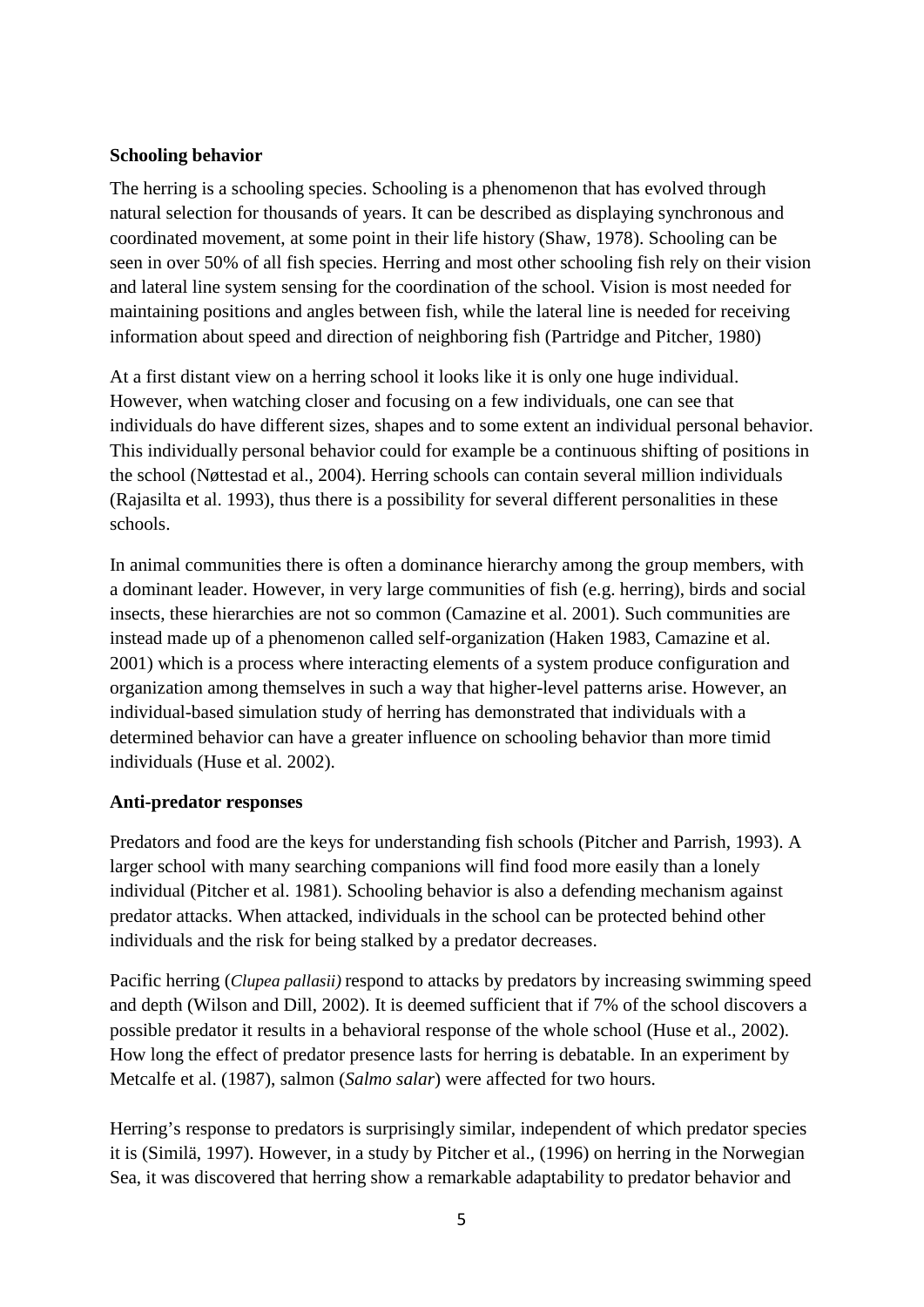constantly re-appraised behavioral decisions on leaving or joining the school on a second to second basis, depending on which type of attack they were exposed to.

Fish schools can perform different formations and maneuvers when attacked by a predator, e.g. split, vacuole, herd and hour glass (Fig. 1). For being successful it demands that all members perform them correctly (Parrish, 1989).



**Fig. 1.** Illustration of anti-predator responses of herring schools (Interpretation of Nøttestad et al. 2004).

Decision making in the school regarding for example swimming directions when escaping a predator attack are completely unpredictable and can be explained as a collective decision. Nearby fish strongly mimic each other and due to amplification of any tendency, one direction is rapidly chosen. Behavioral tendencies like these are called positive feedback and do also exist among humans, e.g. fashion (Nøttestad et al. 2004). Older herring can in some cases, such as in choices of overwintering area, have a significant influence on younger and less experienced herring (Nøttestad et al. 2004).

Transfer of information takes place frequently between different schools. Schools split and join each other on a regular basis. Behavior and tendencies from different branches mixes and migration patterns and other traits can be changed (Nøttestad et al. 2004).

For studying school-dynamics and interactions between herring schools, predators and fishing boats, a powerful tool is the sonar (Misund 1997, Nøttestad et al. 2002). When studying individual fish influences on larger schools, one often use different kinds of simulation models, constructing artificial self-organized fish schools (Hemelrijk and Kunz, 2004).

### **Experimental studies of schooling behavior**

Several behavioral studies have been conducted where herring are exposed to external stimuli such as light, noise and air bubbles. These studies have shown that herring tends to increase their swimming speed with increased light intensity (Batty et al. 1990). In experiments with simulated sounds of toothed whales, a major impact on herring has been observed - they stop eating, swim downward and form schools actively (Wilson and Dill, 2002). Herring exposed for artificial sounds have shown an increase in swimming speed (Kastelein et al. 2006).

Air bubbles are often used by marine mammals in order to hold together schools and thereby simplify predation on the fish in the shoals. Experiments with artificial bubbles have shown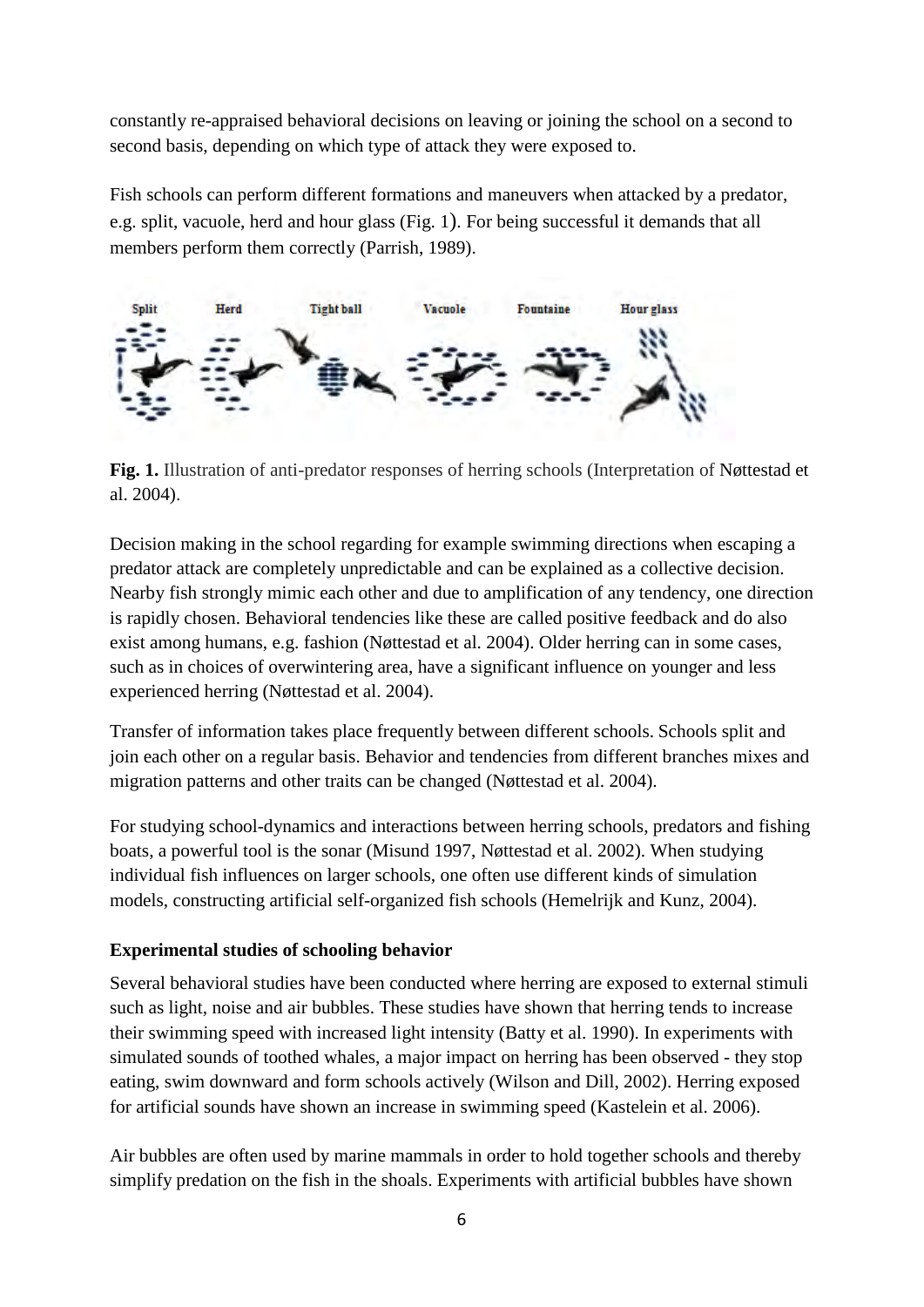that herring are reluctant to pass bubble curtains, even when frightened and forced (Sharpe et al. 1997). Sharpe et al. (1997) also showed that smaller schools are quicker to pass bubble curtains than larger schools and passage through a bubble curtain went faster when other herrings were on the opposite side.

### **Herring fishery in the Bothnian Sea**

The herring fishery in the Bothnian Sea has since the 1600s become the most important regional fishery. Today, it accounts for both the largest quantities and the largest value (Commercial fishing in the Sea in 2009). The Finnish fisheries account for about 90% of the catch.

The TAC "total allowable catch" of herring for the Bothnian Sea and the Gulf of Bothnia in 2010, was decided by the EU to 103 336 tons, of which Sweden is allowed 18 615 tons. The stock is considered used in a sustainable manner. Fishing mortality has since the 1970s been below the threshold and the recruitment has been stable (Swedish Board of Fisheries 2010).

However, there are some concerns about the herring stock in the Baltic Sea, including Gulf of Bothnia. Catch statistics indicate that herring over the last 20 years has become smaller in size (Lundmark, 2010). This is most noticeable in the southern Baltic Sea. The average weight of five-year old herrings has since 1974 decreased from 70g to 40g. There are a number of possible explanations for this size reduction, such as a hard fishing pressure, changes in plankton composition, climate change and an increased number of the competing species, such as the European sprat (Lundmark, 2010).

In the Bothnian Sea, herring are often separated into two different subpopulations depending on the time for spawning. Before the 1950s, the autumn spawning herring was the most common type, and this spawning took place between August and September (Lundmark 2010). More recently, the spring spawning (May to June) has become the dominant type. The changing in spawning periods has regarding to Lundmark (2010) occurred in every 50-100 years, and the recent change occurred in 1945. There are speculations that the reason for this is due to changes in salt concentrations and that high levels of salt favor spring spawning (Lundmark, 2010).

A known problem with traditional fishing gears used in the Bothnian Sea and the Gulf of Bothnia, e.g. trawls and traps, is that they catch herring indiscriminately. It is important to minimize the bycatch of juvenile and undersized herring and this is also one of the Swedish Board of Fisheries priority objectives (Swedish Board of Fisheries, 2004). Catching juvenile herring, before they have spawned, will reduce the productivity of the stock. The capture of undersized herring is a waste of a valuable natural resource and it also increases the sorting work for the fishermen. A minimization of bycatches can be made by using size-selective fishing gears.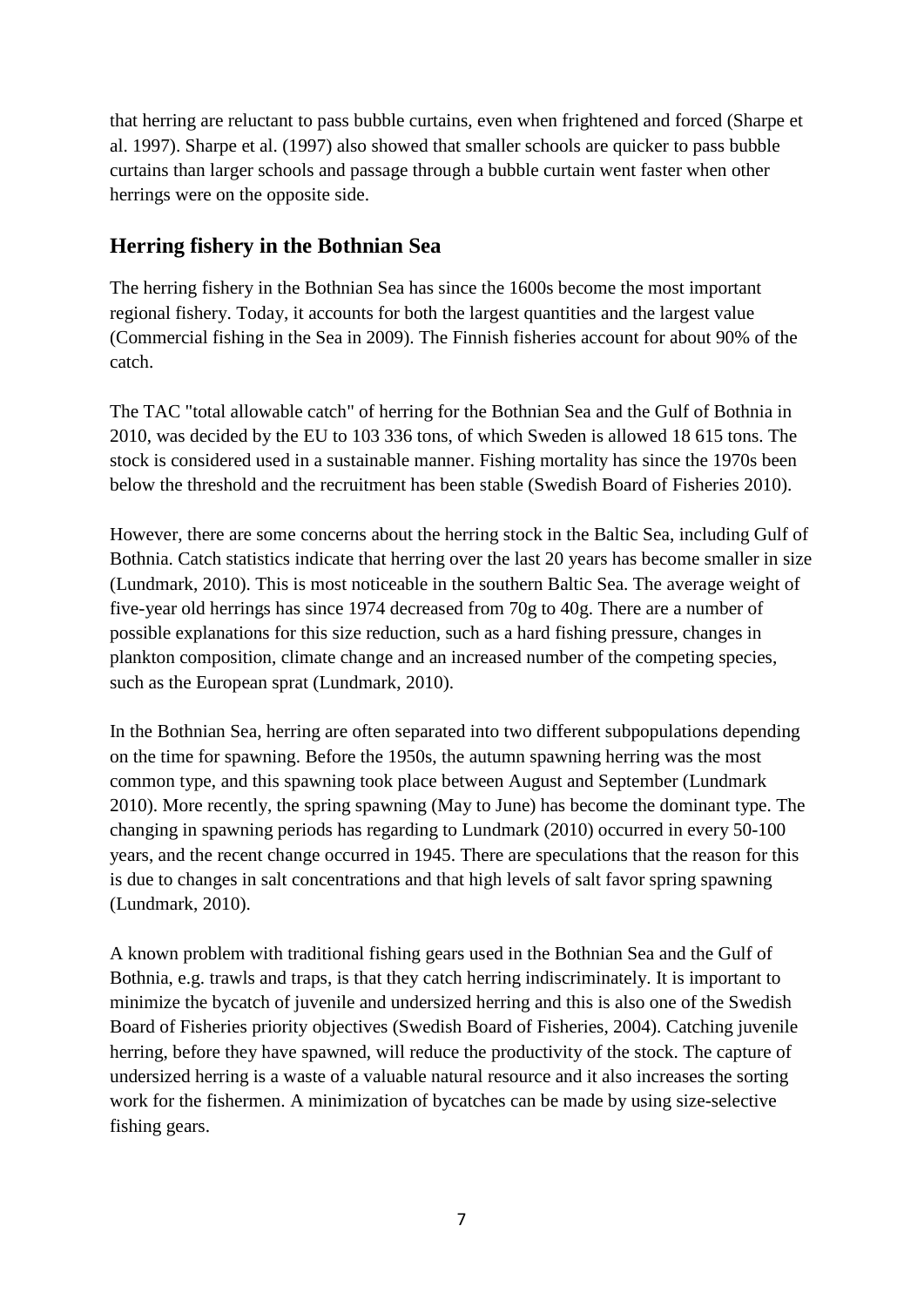### **Size selection**

Bycatches, whether they are of undesirable sizes of the target fish or of other species is a global threat to sustainable fisheries (Abbott and Wilen, 2006, Gilman et al., 2006, Walmsley et al., 2007). The development of fishing gears should focus on developing selective methods so that for example, smaller individuals of the fish can be avoided in the catch (Alverson et al., 1994, Heales et al., 2007)

Several studies of selection have been made in active fishing gear (Suuronen et al., 1996 a, 1996 b, Armstrong et al., 1998, Madsen and Staer, 2004, Herrman and O'Neill, 2006, Bahamon et al., 2007). Active fishing gears are for example trawls and purse seine nets, which actively searches for the fish (Hayes et al., 1996). The selection device in such gears often consists of square mesh (BACOMA) or rigid grids with vertical bars. In the active gear, the fish have no choice, and is often sieved out more or less automatically through the selection device. The effectiveness of the selection device depends primarily on the fish's natural shape and size and also on the placement and design of the device.

In trawl fisheries, the survival of young herring selected from the trawl cod-end is low (Suuronen et al., 1996a, 1996b). Suuronen et al., (1996a, 1996b), argued that the high mortality of young herring in this case is largely due to the exhaustion and physical damage experienced inside the trawl and not necessarily on the passage through the device.

Only a few studies on selective release have been done for passive fishing gears such as larger size traps and pound-nets (Laarman and Ryckman, 1982, Brothers§ and Hollett, 1991, Tschernij et al., 1993, He and Inoue, 2010). In a passive gear, fish are not forced and any capture or possible escape requires their active behavior (Hubert, 1996). Therefore, it is highly unlikely that these fish obtain as much damage and stress during the capture and escape processes as fish that are forced to struggle in order to escape (e.g. from a trawl). Small details in the design of the gear and the selection device can be expected to affect the selection efficiency. Hence there is a need for detailed knowledge of the behavior of the fish during the selection process to be able to optimize the conditions.



Fig. 2. Size-selection of herring by rigid grids.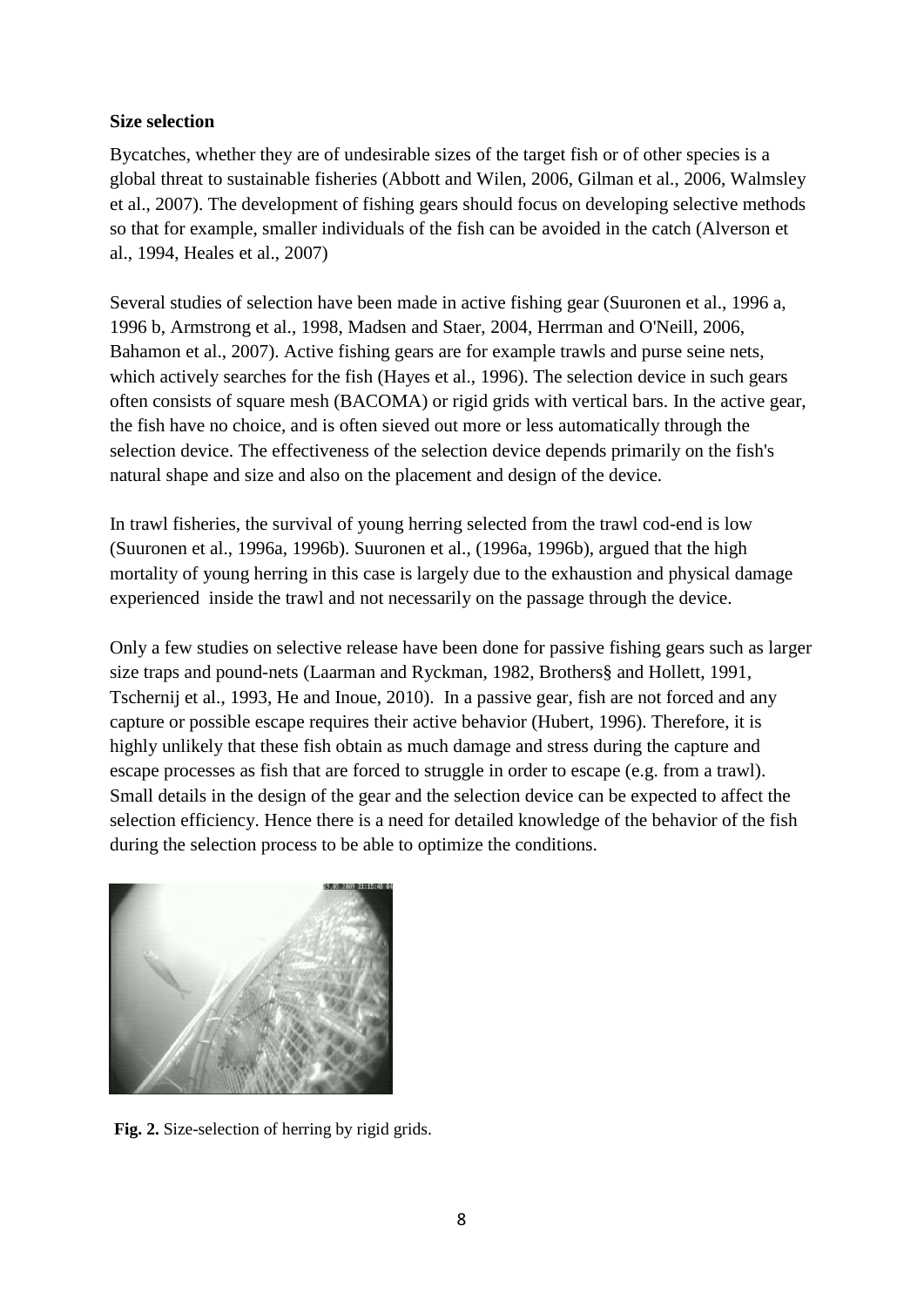Several factors can be assumed to affect the degree of selection: (1) environmental conditions, such as currents, light intensity and temperature; (2) behavioral characteristics of the fish, such as flight disposition, school cohesion, boldness/shyness and reactions to predators; and (3) physical characteristics of the fish, such as visual acuity and tactile sense.

The flight disposition of various fish species differs. Even within a species, different individuals might have different flight disposition. Sneddon (2003) have shown that rainbow trout (*Oncorhynchus mykiss*) differ in how they act and she categorizes individuals as either shy or bold. Schooling species as herring are expected to be more difficult to select from the catch than more solitary species.

Fish movements in a passive gear are affected by environmental factors such as currents, winds and temperatures. Studies have shown that current speeds as low as 1 to 2 cm / s are enough to affect herring so that they orient with their heads against the current, i.e. rheotaxis (Harden Jones, 1963).

A selection device should be placed where the fish spend most time and thus are easiest for the fish to detect. In the passive gears used in the Gulf of Bothnia and the Baltic Sea, the fish are confined in a cylindrical space and the selection device is often mounted on one side of the fish chamber by the fishermen themselves (Fig. 2). Whether this is optimal or not is unknown.

Experiments with pontoon traps for salmonids have demonstrated that it is possible to selectively release unwanted fish from the catch. Lundin (2006) demonstrated that 78% of undersized whitefish (*Coregonus lavaretus*) succeeded in escaping through a selection device fitted to a pontoon trap. Achieving the same result with herring is expected to be more difficult, as herring have strong school cohesion, forming highly synchronized and polarized schools.

In previous trawl studies (Suuronen, 1991, Suuronen et al., 1993) it has been demonstrated that it is easier for young herring to escape through a rigid sorting grid than through a mesh. Loss of scales for haddock *(Melanogrammus aeglefinus)* selected by a mesh was significantly higher than for fish selected by a grid (Soldal et al., 1991, cited in Suuronen et al., 1996b).

### **Seal conflict in the fishery**

The increasing population of grey seals over the last 20 years has caused serious problems for the fisheries (Kauppinen et al., 2005, Westerberg et al., 2006). In 2009, ca 20 400 grey seals were counted in the Baltic Sea (Finnish Game and Fisheries Research Institute. http://www.rktl.fi ) and the total number of grey seals is estimated to be well over 25 000 individuals (Königson, 2007). The population is considered to increase by 7,5% each year (Karlsson and Helander, 2005).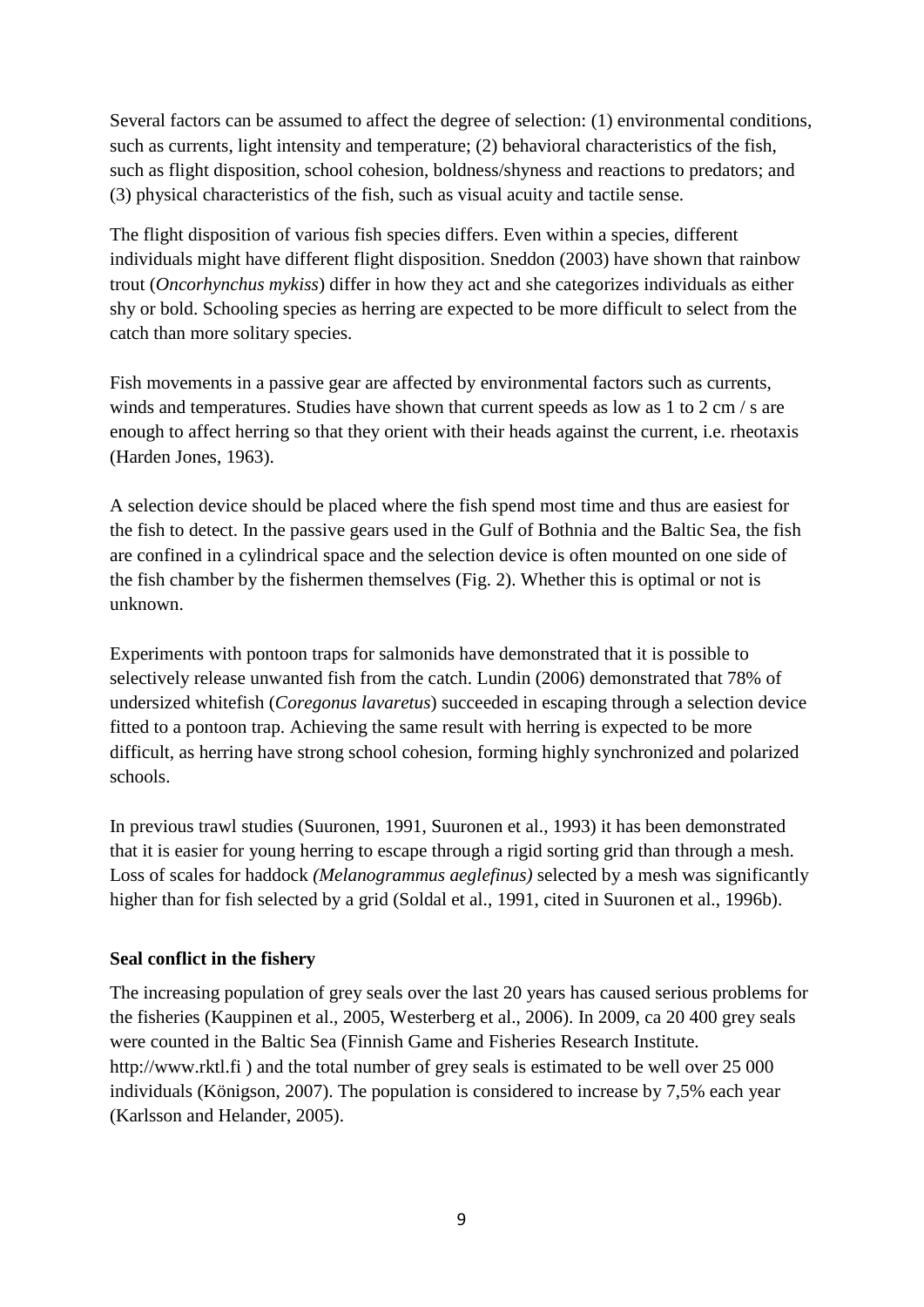The most severely affected fishery has been the inshore fishery using gill nets and traps. Seals prey upon fish from the fishing gear and cause extensive material damage (Lunneryd and Westerberg, 1997, Lehtonen and Suuronen, 2004, Fjälling, 2005, Königson et al, 2007, He and Inoue, 2010). Therefore, there has been and remains a compelling need to develop sealsafe fishing gear. In 2009, 40 million SEK was used for compensating damages done by grey seals in Sweden.

According to studies by the Swedish Board of Fisheries there is a special part of the grey seal population that specializes in taking fish from fishing gears (Königson et al. 2010, unpublished manuscript). The traditional traps allow seals to swim far into the gear where they come into close contact with the fish caught (Fig. 3). There are few studies on the influences of seal presence on fish behavior and effectiveness of fishing gears.



**Fig. 3.** Seal visit in a herring trap 2009.

### **Mitigation of seal-induced damages on fishing gears**

### AHD (Acoustic harassment device)

Several attempts have been made trying to scare seals away from fishing gears using sound (Fjälling et al., 2006, Graham et al., 2009). The equipment used is called AHD (acoustic harassment device) and emits a strong irritating sound in the frequency range 11-17 kHz with source levels of 187-195 dB at 1 m. When using AHD in connection to a salmon trap, the amount of caught salmon has initially increased, but a recurring fact is that the seals get used to the sound and return to the fishing gear. The equipment is also expensive, cumbersome and requires regular maintenance.

### Seal safe fishing gears

When fishing for salmonids *(Salmo salar, Salmo trutta, Coregonus lavaretus)*, a commonly used device in the Bothnian Sea is the pontoon fish chamber (Fig. 4). It was developed in late 1990s and can be attached to traps of several kinds. The whole arrangement is usually referred to as a pontoon trap (Hemmingsson et al., 2008), or also push-up trap (Suuronen et al., 2006). It has proven to be more effective than traditional traps in the presence of seals (Lunneryd et al., 2003, Kauppinen et al., 2005, Lehtonen and Suuronen, 2010).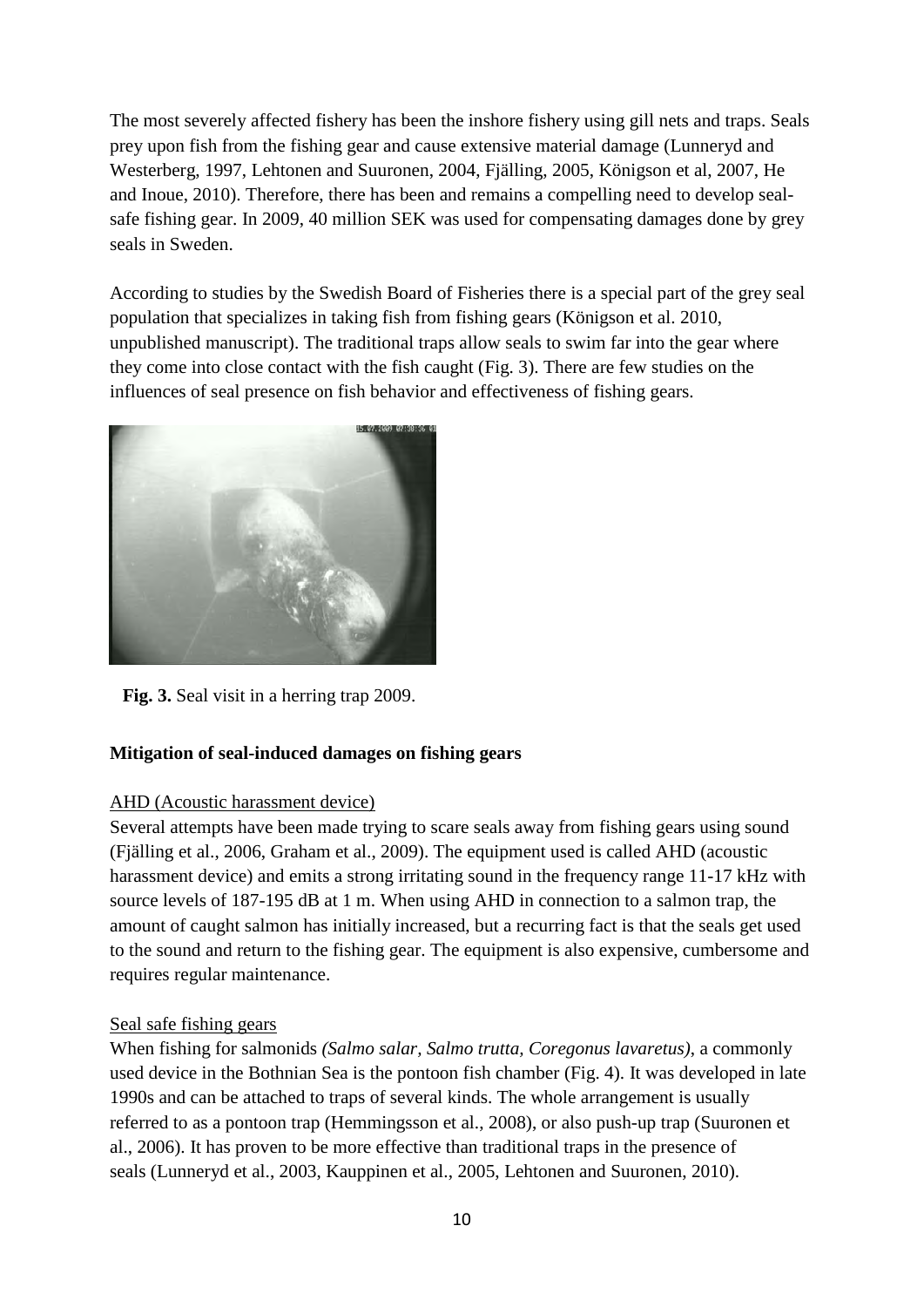

**Fig. 4.** Pontoon fish chamber lifted to the surface.

The pontoon fish chamber is basically a large cylinder of strong netting attached to rings of aluminium. The fixed construction with its netting protects the accumulated catch from seals. Below the chamber there are two pontoons which can be inflated with compressed air. When filled with air, the fish chamber is raised to the surface and can easily be emptied. This method lessens work significantly compared to when emptying traditional traps.

A successful combination when fishing for salmon has been to attach a pontoon fish chamber to a large-mesh salmon trap. Salmon chased by seals inside a large-mesh trap is allowed to escape through the mesh while the seal is prevented. Less stressed salmons are still guided towards the fish chamber. This deprives seals of a reward, makes the gear uninteresting to them and may have long-term mitigation effect (Lunneryd et al., 2003).

### Seal catching devices and feeding stations

A further increase in the grey seal population is to expect, and the culling for seal is ineffective and complicated. Chances of an escalated seal-fishery conflict are large and may be accompanied by an increase in illegal hunting and deliberate drowning of seals in fishing gears. The needs for an effective catch method for seals are large, mainly to remove seals causing damage to fishing gears, but also for tagging seals in order to study their behavior.

Several attempts have been made with seal traps rigged adjacent to traditional fishing gears (Lunneryd and Fjälling, 2004). A few individuals have been caught but the overall results have been poor. One explanation may be that seals visiting fishing gears, in a successful manner, have a stereotyped behavior ignoring rigged baits regardless of ease of access.

More promising results have been achieved with seal catching devices mounted inside a pontoon trap (Lehtonen and Suuronen, 2010). Seals that are pushing the wire in the last entrance to the fish chamber are caught in a separate section. The trap is then alarmed and sends automatically a sms to the owner's mobile phone, who can put down the seal. The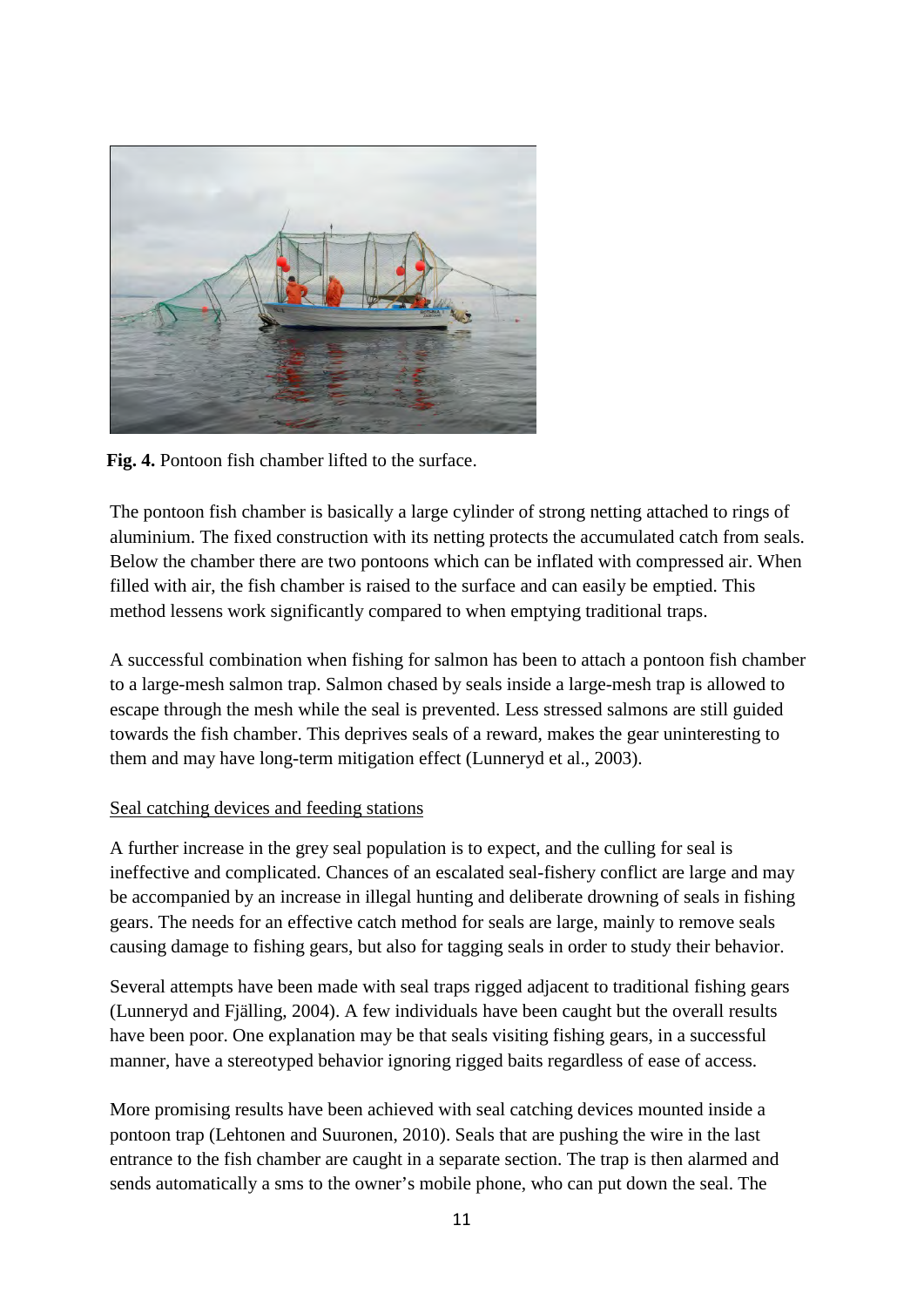method is gently to the animal and results in that the right individuals (the ones specialized in taking fish out of fishing gears) get caught. Seal catching devices are manufactured by Harmångers Maskin & Marin AB. They are inspected and approved by The Swedish Veterinary Association and The Swedish Environmental Protection Agency.

Experiments with feeding seals in order to keep them away from fishing gears have shown promising results. Feeding stations nearby fishing gears has attracted seals and catches in fishing gears tend to simultaneously increase. Any conclusion is, however, difficult to make and more studies are necessary.

### **Herring trap fishery**

The Baltic herring trap fishery started in Finland at the beginning of the nineteenth century (Parmanne 1989). It has since then become one of the most common fishing methods for spring spawning herring. Passive fishing gears like herring traps are resource-efficient and give a product of high quality. They are easy to use, ergonomic, and environmentally friendly and leave no damage on sea bottoms like trawls. Bycatches of marine mammals, birds and fish can be minimized by various methods, such as selection devices, compared with other gears. This type of fishery is held up as a model for a sustainable and responsible future fishery with gentle fishing methods. However, the gears must be able to provide an economically and viable fishery for the individual fishermen. This certainly requires resources in terms of technological equipment and further development of these devices. However, in parallel it is also needed more research on behavior and adaptations of the different species involved in the fishery.

### **Conclusions**

A sustainable coastal fishery can be achieved by using efficient fishing gears and selection devices. However, an optimization of this equipment requires research and knowledge of the fish's natural behavior. Moreover, for a viable fishery, the research on the effects of different measures to reduce seal damages on fishing gears must proceed.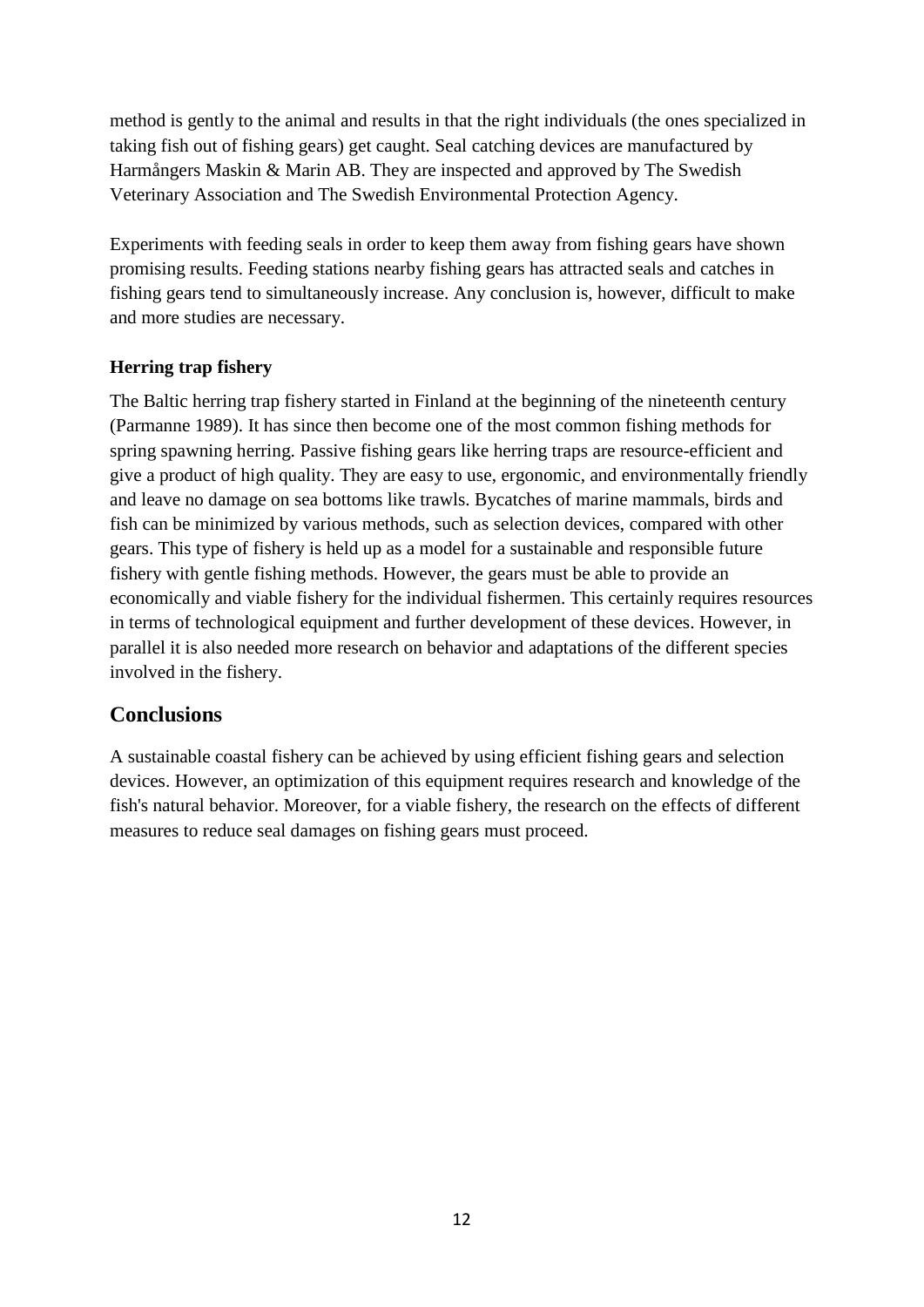### **References**

- Abbott, J.K. and Wilen, J.E., 2006. Regulation of fisheries by catch with common-pool output quotas. [Journal of Environmental Economics and Management,](http://www.sciencedirect.com.proxy.lnu.se/science/journal/00950696) 57: 195-204.
- Alverson, D.L., Freeberg, M.H., Murawski, S.A. and Pope, J.G., 1994. A global assessment of fisheries by-catch and discard. FAO, Fisheries Technical Paper, NO. 339, ISBN 92-5- 103555-5.
- Aneer, G., Florell, G., Kautsky, U. Nellbring, S. and Sjöstedt L., 1983. In-situ observations of Baltic herring (*Clupea harengus membras*) spawning behaviour in the Askö-Landsort area, northern Baltic proper. Journal of Marine Biology, 74: 105-110.
- Armstrong, M.J., Briggs, R.P. and Rihan, D., 1998. A study of optimum positioning of square-mesh escape panels in Irish Sea Nephrops trawls. Journal of Fisheries Research, 34: 179–189.
- Bahamon, N., Sarda, F. and Suuronen, P., 2007. Selectivity of flexible size-sorting grid in Mediterranean multispecies trawl fishery. Fisheries Science, 73: 1231-1240.
- Batty, R.S., Blaxter, J.H.S. and Richard, J.M., (1990). Light intensity and the feeding behaviour of herring, *Clupea harengus*. Marine Biology, 107: 383-388.
- Blaxter, J.H.S. and Holliday, F.G.T., 1963. The behaviour and physiology of herring and other clupeids*.* Advances in Marine Biology, l: 261-393.
- Boström, M., Lunneryd, S.G., Karlsson, L. and Ragnarsson, B., 2009. Cormorant impact on trout (*Salmo trutta*) and salmon (*Salmo salar*) migrating from the river Dalälven emerging in the Baltic Sea. Journal of Fisheries Research, 98: 16-21.
- Brothers, G. and Hollet, J., 1991. Effect of mesh size and shape on the selectivity of cod traps. Canadian Technical Report of Fisheries and Aquatic sciences, 1782: 73.
- Camazine, S., Deneubourg, J.L., Franks, N.R., Sneyd, J., Theraulaz, G. and Bonabeau, E., 2001. Self-Organization in Biological Systems. Princeton University Press, Princeton, USA, 538 pp.
- Davic, R. D., 2003. Linking keystone species and functional groups: a new operational definition of the keystone species concept. Conservation Ecology 7(1): r11. [online] URL: <http://www.consecol.org/vol7/iss1/resp11/>.
- Finnish Game and Fisheries Research Institute. http://www.rktl.fi (2011-04-04).
- Fjälling, A., 2005. The estimation of hidden seal-inflicted losses in the Baltic Sea set-trap salmon fisheries. ICES Journal of Marine Science, 62: 1630-1635.
- Fjälling, A., Wahlberg, M. and Westerberg, H., 2006. Acoustic harassment devices reduce
- seal interaction in the Baltic salmon-trap, net fishery. ICES Journal of Marine Science, 63: 1751-1758.
- Gilman, E.L., Dalzell, P. and Martin, S., 2006. Fleet communication to abate fisheries bycatch. Marine Policy, 30: 360-366.
- Graham, I. M., Harris, R. N., Denny, B., Fowden, D. and Pullan, D., 2009. Testing the effectiveness of an acoustic deterrent device for excluding seals from Atlantic salmon rivers in Scotland. ICES Journal of Marine Science, 66: 860–864.
- Haken, H., 1983. Synergistics, An introduction: Non-equilibrium phase transitions and selforganisations in physics, Chemistry, and biology. Springer-Verlag, 3<sup>rd</sup> edition, New York. 250 pp.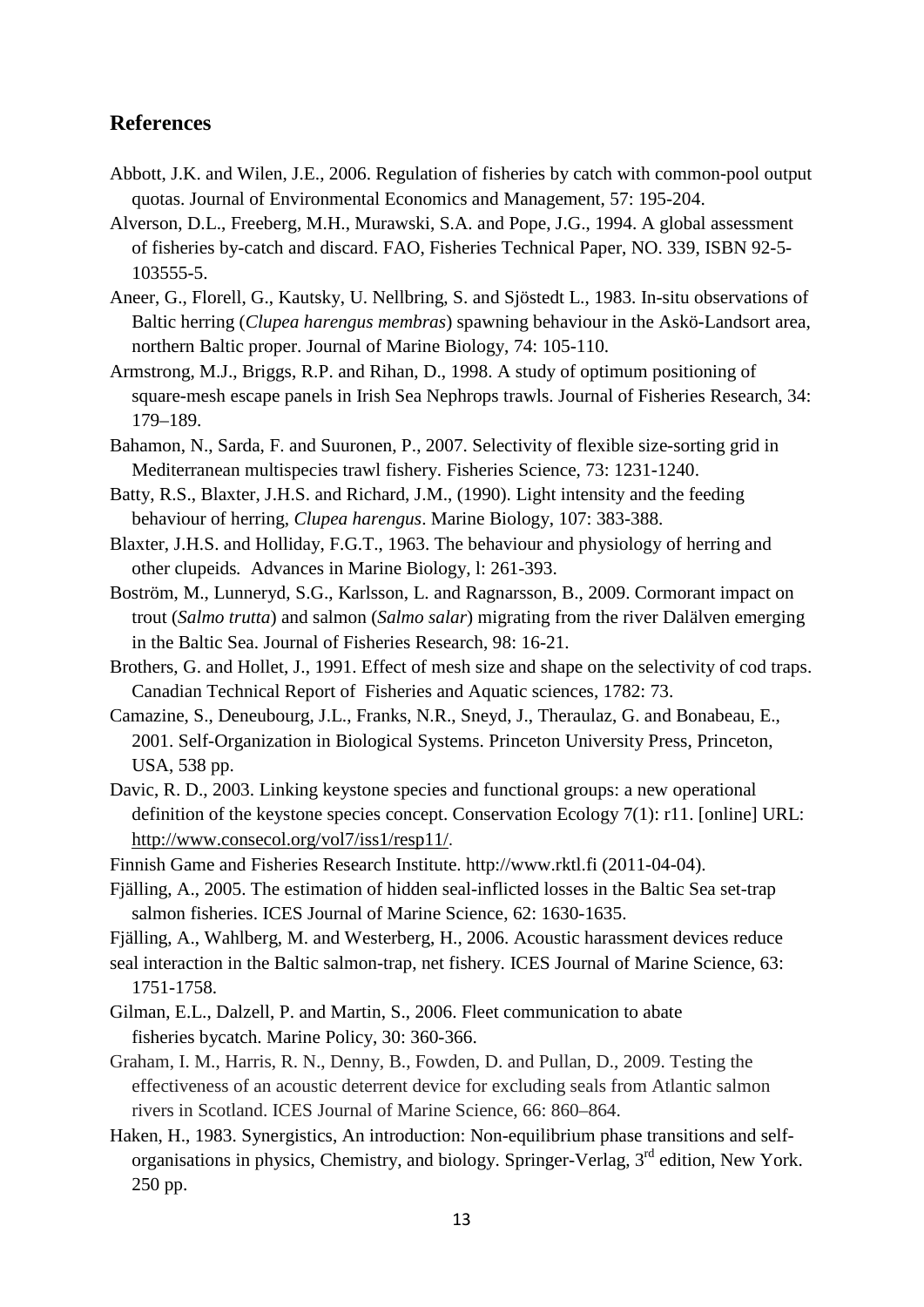- Harden Jones, F.R., 1963. The reaction of fish to moving backgrounds. Journal of Experimental Biology, 40: 437-446.
- Hayes, D.B., Ferreri, C.P. and Taylor, W.W., 1996. Active fish capture methods. *In* B.R. Murphy and D.W. Willis (eds.), Fisheries techniques, 2nd edition, p. 193-220. American Fisheries Society, Bethesda, Maryland.
- He, P. and Inoue, Y., 2010. Large-scale fish traps: Gear design, fish behavior and conservation challenges. In: He, P. (Editor), 2010. Behavior of Marine Fishes: Capture Process and Conservation Challenges. Blackwell Publishing Ltd. 159-181.
- Heales, D.S., Brewer, D.T., Kuhnert, P.M. and Jones, P.N., 2007. Detecting declines in catch rates of diverse trawl bycatch species, and implications for monitoring, Journal of Fisheries Research, 84: 153-161.
- Hemelrijka, C.K. and Kunz, H., 2004. Density distribution and size sorting in fish schools: an individual-based model. Behavioral Ecology, 16: 178-187.
- Hemmingsson, M., Fjälling, A. and Lunneryd, S.G., 2008. The pontoon trap: Description and function of a seal-safe trap-net. Journal of Fisheries Research, 93: 357–359.
- Herrman, B. and O´Neill, F.G., 2006. Theoretical study of the influence of twine thickness on haddock selectivity in diamond mesh cod-ends. Journal of Fisheries Research, 80: 221- 229.
- Hubert, W. A. 1996. Passive capture techniques. In B. R. Murphy and D. W. Willis, (eds.), Fisheries techniques, 2nd edition, p. 157–192. American Fisheries Society, Bethesda, Maryland.
- Huse, G. S., Railsback, S. and Fernö, A., 2002. Modelling changes in migration pattern of herring: collective behaviour and numerical domination. Journal of Fish Biology, 60: 571- 582.
- Karlsson, L., Ikonen, E., Mitans, A. and Hansson, S., 1999. The diet of salmon (*Salmo salar*) in the Baltic Sea and connections with the M74 syndrome. Ambio, 28: 37-42.
- Karlsson, O. and Helander, B., 2005. Development of the Swedish Baltic grey seal stock 1990-2004. Abstract. Symposium on the biology and management of seals in the Baltic Area. 15-18 February 2005, Helsinki, Finland, 21 pp.
- Kastelein. R. A. and Van der Haul. S., 2006. Effects of acoustic alarms, designed to reduce small cetacean bycatch in gillnet fisheries, on the behaviour of North Sea fish species in a large tank. Marine Environmental Research, 64: 160-180.
- Kauppinen, T., Siira, A. and Suuronen, P., 2005. Temporal and regional patterns in sealinduced catch and gear damage in the coastal trap-net fishery in the northern Baltic Sea: effect of netting material on damages. Journal of Fisheries Research, 73: 99-109.
- Kääriä, J., Rajasilta, M., Kurkilahti, M. and Soikkeli, M., 1997. Spawning bed selection by the Baltic herring (*Clupea harengus membras*) in the Archipelago of SW Finland. ICES Journal of Marine Science, 54: 917-923.
- Königson, S., 2007. Seal behaviour around fishing gear and its impact on Swedish fisheries. Licentiate thesis. Department of marine ecology, Göteborg University.
- Königson, S., Hemmingsson, M., Lunneryd, S-G. and Lundström, K., 2007. Seals and fyke nets: An investigation of the problem and its possible solution. Marine Biology Research, 3: 29-36.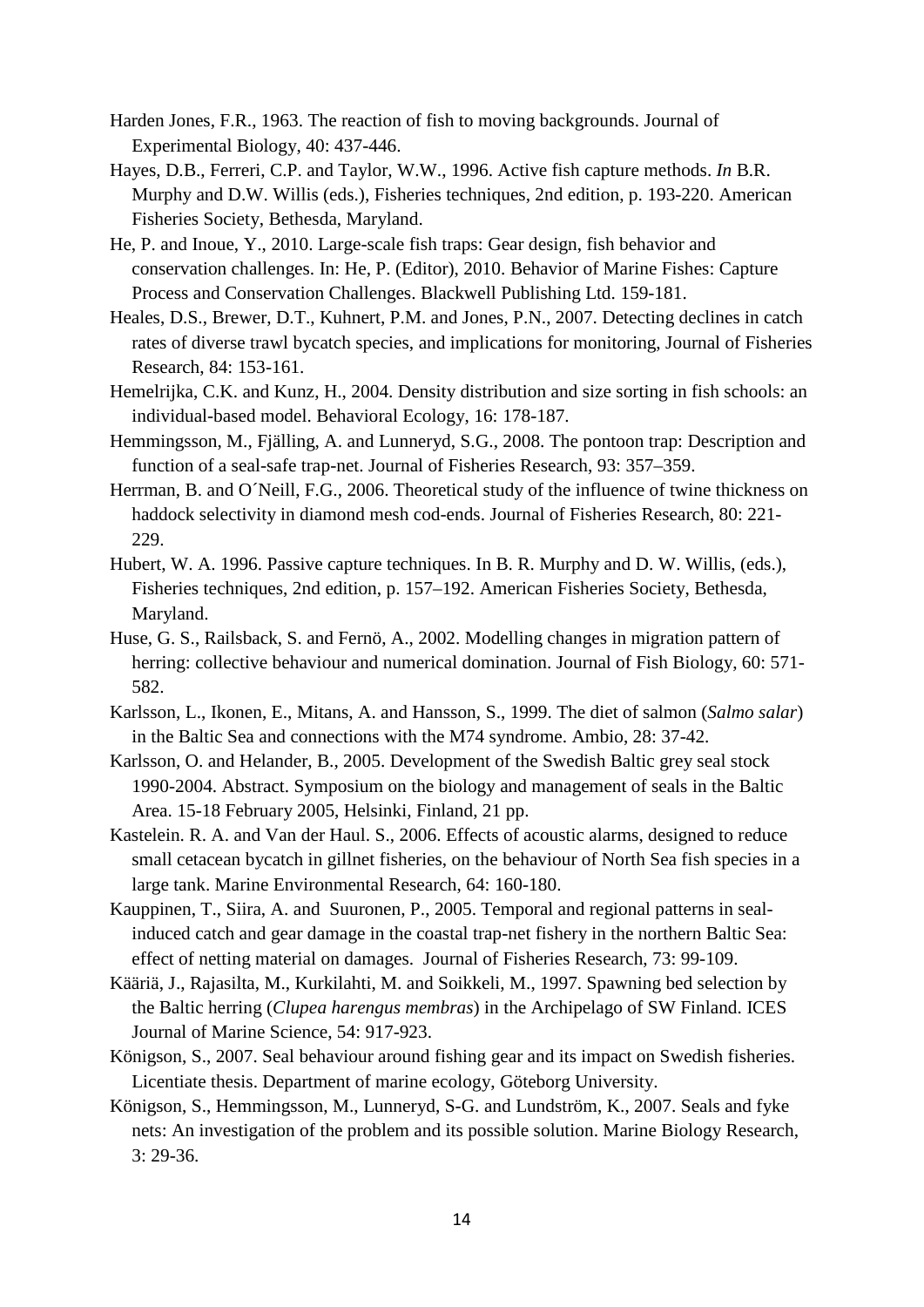- Königson, S., Fjälling, A., Lunneryd, S-G., and Berglind, M., 2010. Individual Grey seals specialize in raiding fishing gear. Unpublished manuscript.
- Laarman, P. W. and Ryckman, J. R., 1982. Relative size selectivity of trap nets for eight species of fish. North American Journal of Fisheries Management, 2: 33-37.
- Lehtonen, E. and Suuronen, P., 2004. Mitigation of seal-induced damage in salmon and whitefish trapnet fisheries by modification of the fish bag. ICES Journal of Marine Science, 61: 1195-1200.
- Lehtonen, E. and Suuronen, P., 2010. Live-capture of grey seals in a modified salmon trap. Journal of Fisheries Research, 102: 214-216.
- Lundin, M., 2006. Försök med olika selektionsgaller i lax/sikfälla med push-up fiskhus. (Experiments with different selection grids in a salmon/whitefish pontoon trap). Exam work 20 points, Mid Sweden University. (In Swedish, with English summary). Available: [<http://www.salarochfiske.se/download/18.61632b5e117dec92f47800021627/D](http://www.salarochfiske.se/download/18.61632b5e117dec92f47800021627/D-uppsats,+Mikael+Lundin.pdf)[uppsats,+Mikael+Lundin.pdf>](http://www.salarochfiske.se/download/18.61632b5e117dec92f47800021627/D-uppsats,+Mikael+Lundin.pdf) [2010-03-11].
- Lundmark, B., 2010. Strömmingsbeståndets fluktuationer under de senaste århundradena i Bottenhavet. Projektrapport "Strömmingen i Södra Bottenhavet".
- Lundström, K., Hjerne, O., Alexandersson, K. and Karlsson, O., 2007. Estimation of grey seal *(Halichoerus grypus*) diet composition in the Baltic sea . NAMMCO Scientific Publications, 6: 177-196.
- Lunneryd, S.-G. and Westerberg, H., 1997. By-catch of, and gear damages by, grey seal (*Halichoerus grypus*) in Swedish waters. ICES CM 1997/Q:11, ICES Annual Science Conference, Baltimore, USA, 10 pp.
- Lunneryd, S. G., Fjälling, A. and Westerberg, H., 2003. A large-mesh salmon trap; a way of mitigating seal impact on a coastal fishery. ICES Journal of Marine Science, 60: 1194- 1199.
- Lunneryd, S.G. and Fjälling, A., 2004 . [Sälfångst i svenska vatten.](http://www.salarochfiske.se/download/18.619ef9f0108afb51e9d8000114979/Lunneryd%2C+Fjalling%2C+salfangstsvenskavatten.pdf) Rapport till Nordiska Ministerrådet.
- Madsen, N. and Stær, K-J., 2004. Selectivity experiments to estimate the effect of escape windows in the Skagerak roundfish fisher. Journal of Fisheries Research, 71: 241-245.
- Metcalfe, N.B., Huntingford, F.A. and Thorpe, J.E., 1987. The influence of predation risk on the feeding motivation and foraging strategy of juvenile Atlantic salmon. Animal Behaviour, 35: 901-911.
- Mills, L. S., Soulé, M.E. and Doak, D.F., 1993. The keystone-species concept in ecology and conservation. Bioscience, 43: 219-224.
- Misund, O.A., 1997. Underwater acoustics in marine fisheries and fisheries research. Reviews in Fish Biology and Fisheries, 7: 1-34.
- Nøttestad, L., Fernö, A., Pitcher, T., Mackinson, S. and Misund, O.A., 2002. How whales influence herring school dynamics in the cold front area in the Norwegian Sea. ICES Journal of Marine Science, 59: 393-400.
- Nøttestad, L., Fernö, A., Vabø, R. and Misund, O.A., 2004. Understanding herring behaviour: Linking individual decisions, school patterns and population distribution. In: The Norwegian Sea Ecosystem. Pp. 183-206.
- Parmanne, P., 1989. The Finnish trapnet fishery in 1974-1985. Rapp. P.-v. Réun. Cons. Int. Explor. Mer, 190: 253-257.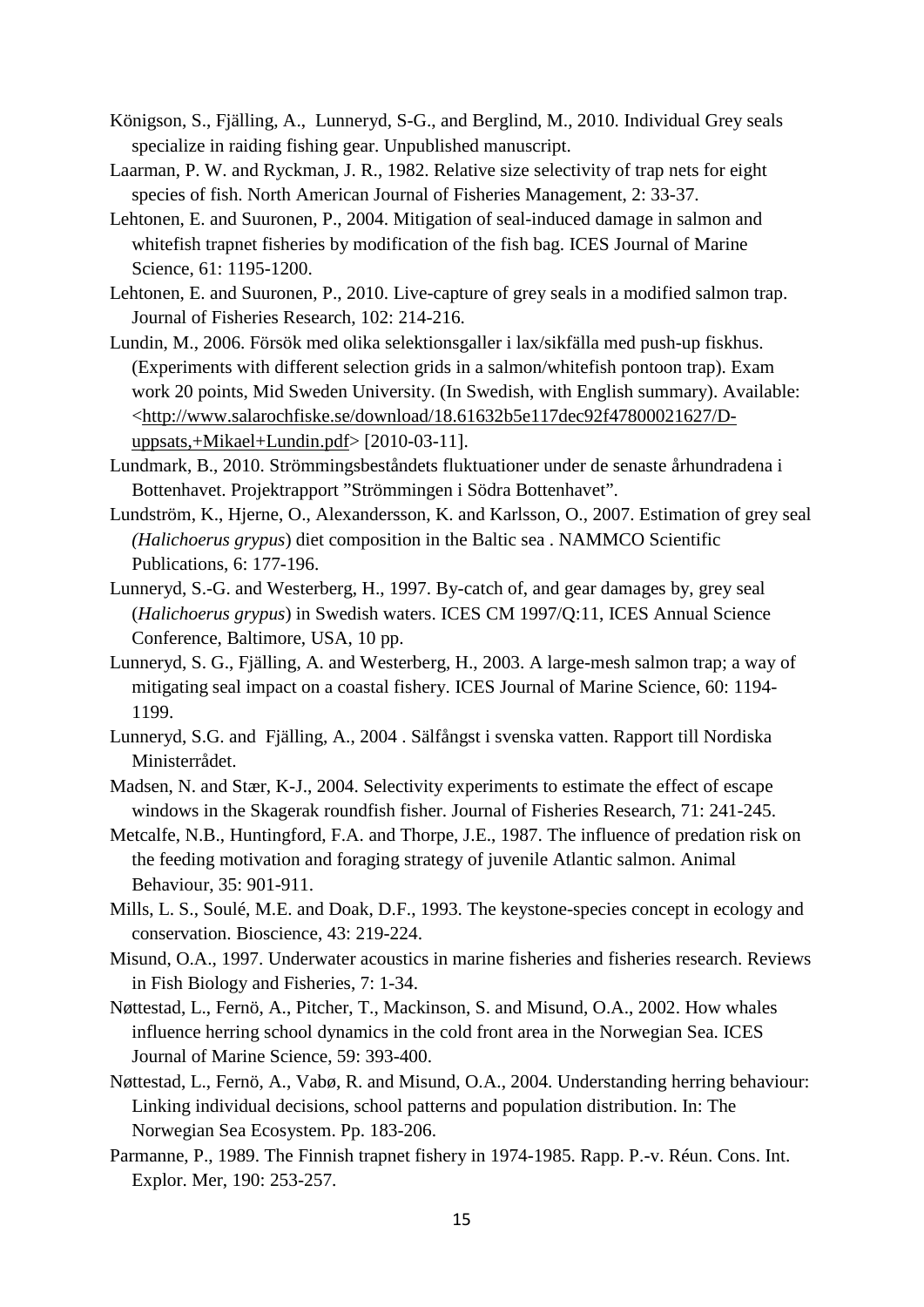- Parrish, J. K., 1989. Re-examining the selfish herd: are central fish safer? Animal Behaviour, 38: 1048-1053.
- Partridge, B.L. and Pitcher, T.J., 1980. The sensory basis of fish schools: relative role of lateral line and vision. Journal of Comparative Physiology, 135: 315-325.
- Pitcher, T.J., Magurran, A.E. and Winfield, I.J., 1981. Fish in larger shoals find food faster. Behavioural Ecolology of Sociobiology, 10: 149-151.
- Pitcher, T.J., Magurran, A.E. and Edwards. J.I., 1985. Schooling mackerel and herring choose neighbours of similar size. Marine Biology, 86: 319-322.
- Pitcher, T. J., and Parrish, J.K., 1993. Functions of shoaling behavior in teleosts. Pp. 363–439 in: Behaviour of Teleost Fishes, 2nd ed. Chapman and Hall, London.
- Pitcher, T.J., Misund, O.A., Fernö, A., Totland, B. and Melle, V., 1996. Adaptive behaviour of herring schools in the Norwegian Sea as revealed by high-resolution sonar. ICES Journal of Marine Science, 53: 449–452.
- Power, M. E., Tilman, D., Estes, J.A., Menge, B.A., Bond, W.J., Mills, L.S., Daily, G., Castilla, J.C., Lubchenco, J. and Paine R.T., 1996. Challenges in the quest for keystones. Bioscience, 46: 609-620.
- Rajasilta, M., Eklund, J., Hänninen, M., Kurkilahti, M., Kääriä, J., Rannikko, P. and Soikkeli, M., 1993. Spawning of herring (*Clupea herengus membras*)in the Archipelago Sea. ICES Journal of Marine Science, 50: 233-246.
- Rajasilta, M., Paranko, J. and Laine, P.T., 1997. Reproductive characteristics of the male herring in the northern Baltic Sea. Journal of Fish Biology. 51: 978-988.
- Riista- ja kalatalouden tutkimuslaitos, 2010. Ammattikalastus merellä 2009. (Commercial fishing in the Sea in 2009). Riista- ja kalatalous – Tilastoja 4/2010. Suomen Virallinen Tilasto – Maa-, metsä- ja kalatalous. 61 s.
- Sharpe, F.A. and Dill, L., 1997. The behaviour of pacific herring schools in response to artificial humpback whale bubbles. Canadian Journal of Zoology*.* 75: 725-730.
- Similä, T., 1997. Sonar observations of killer whales (*Orcinus orca*) feeding on herring schools. Aquatic Mammals, 23.3: 119-126.
- Shaw, E., 1978. Schooling fishes. American Scientists, 66: 166-175.
- Skaret, G. L., Nøttestad, L., Fernö, A., Johannessen, A. and Axelsen, B.E., 2002. Spawning of herring: day or night, today or tomorrow. Aquatic Living Resources, 16: 299-306.
- Sneddon, L.U., 2003. The bold and the shy: Individual differences in rainbow trout. Journal of Fish Biology, 62: 971-975.
- Suuronen, P., 1991. The effects of a rigid grating on the selection and survival of Baltic herring – preliminary results. ICES Fish capture committee. CM 1991/B: 17, 22pp.
- Suuronen, P., Lehtonen, E. and Tschernij, V., 1993. Possibilities to increase the size selectivity of a herring trawl by using a rigid sorting grid. Paper presented at the Symposium on Gear Selectivity/Technical Interactions in Mixed Species Fisheries hosted by NAFO, Dartmouth, Nova Scotia, Canada, 13–15 September 1993. NAFO SCR Doc. 93/119, Serial no. N2313, 12 pp.
- Suuronen, P., Erickson, D. and Orrensalo, A., 1996a. Mortality of herring escaping from pelagic trawl codends. Journal of Fisheries Research, 25: 305-321.